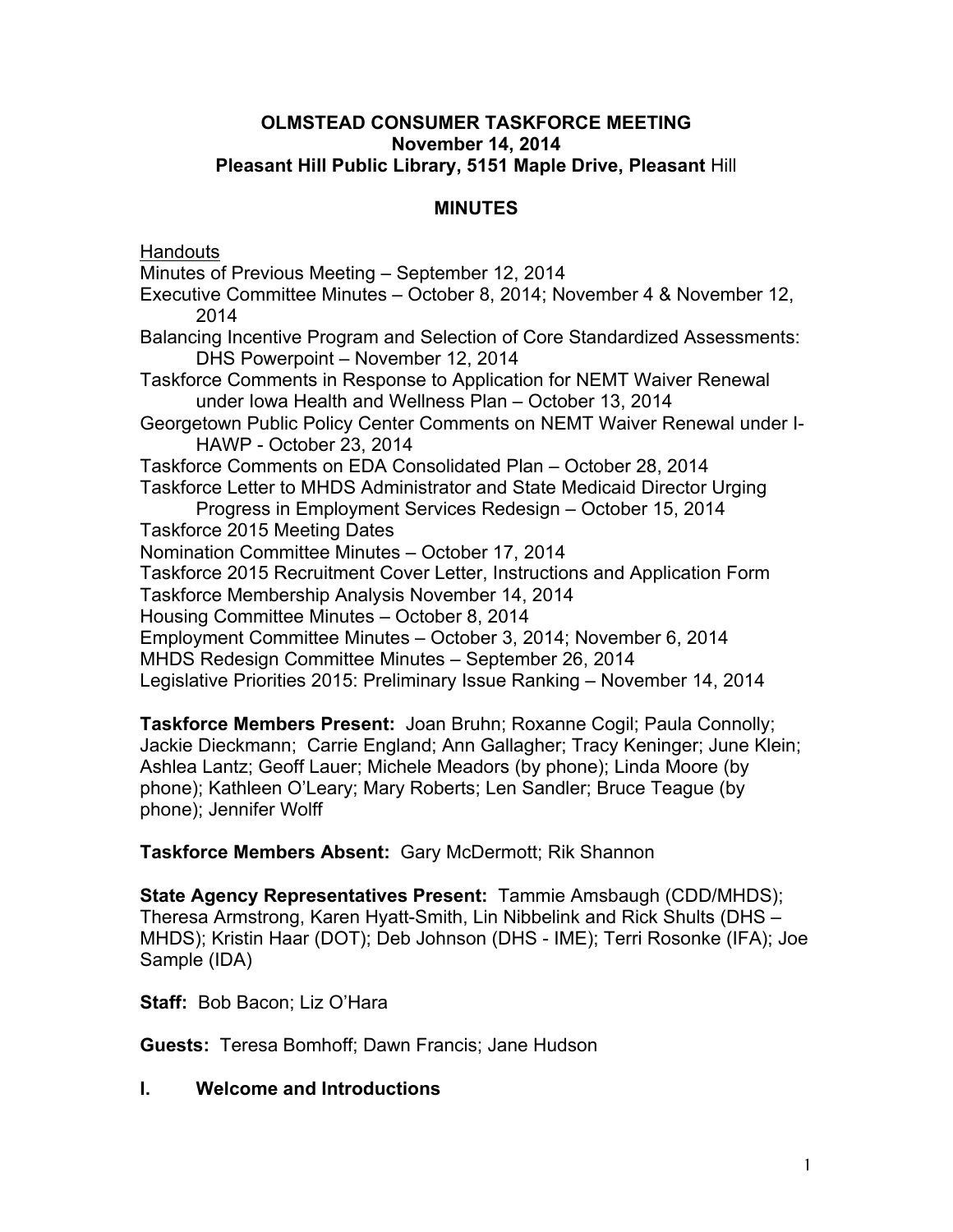Chair Geoff Lauer called the meeting to order at 10:10 am. A quorum was declared.

### **II. Review, Amendments and Approval of the Agenda**

June Klein moved to approve the agenda. Jackie Dieckmann supported the motion. Motion carried.

### **III. Review, Amendments and Approval of the Minutes of the Previous Meeting – September 12, 2014**

Roxanne Cogil moved to approve the minutes of the previous meeting. Joan Bruhn supported the motion. Motion carried.

# **IV. Executive Committee Report**

A. Non Emergency Medical Transportation Waiver Under the Iowa Health and Wellness Plan. The NEMT Waivers is a one year waiver within the I-HAWP extension of Medicaid coverage in Iowa. I-HAWP was implemented through two Section 1115 Waivers that allow the state to demonstrate different ways to deliver Medicaid services. The Waivers are for a three year period ending 12/31/16, when the state would have to show, through rigorous evaluations, that those changes in Medicaid rules improved the delivery system. However, the waiver of NEMT services within I-HAWP was approved by CMS for only a one year period ending 12/31/14. DHS is applying for a two year extension, and has tried to demonstrate that NEMT is unnecessary to ensure access to healthcare.

The UI Public Policy Center is the contractor for evaluation of I-HAWP. Their study of the impact of the NEMT Waiver concluded that not enough information was available yet to draw conclusions, but their sample survey of I-HAWP members found that transportation was a barrier to healthcare for 20% of the Wellness Plan and 10% of Market Choice participants. Many public comments have been submitted on the NEMT Waiver; all appear to be negative. The waiver drew national attention because of the unprecedented approval by CMS of a waiver that dropped a Medicaid service. The Georgetown Public Policy Center drafted a letter to CMS opposing extension of the waiver, citing extensive research on the critical importance of NEMT in ensuring access to medical care for many Medicaid participants. The PPC invited sign-on from advocacy organizations nationally.

Action Item: Request for Endorsement of Olmstead Taskforce Comments to DHS Opposing Extension of the NEMT Waiver – October 13, 2014. Action Item: Request for Endorsement of Olmstead Taskforce Sign-On to Georgetown Public Policy Center Comments to CMS on Iowa's NEMT Waiver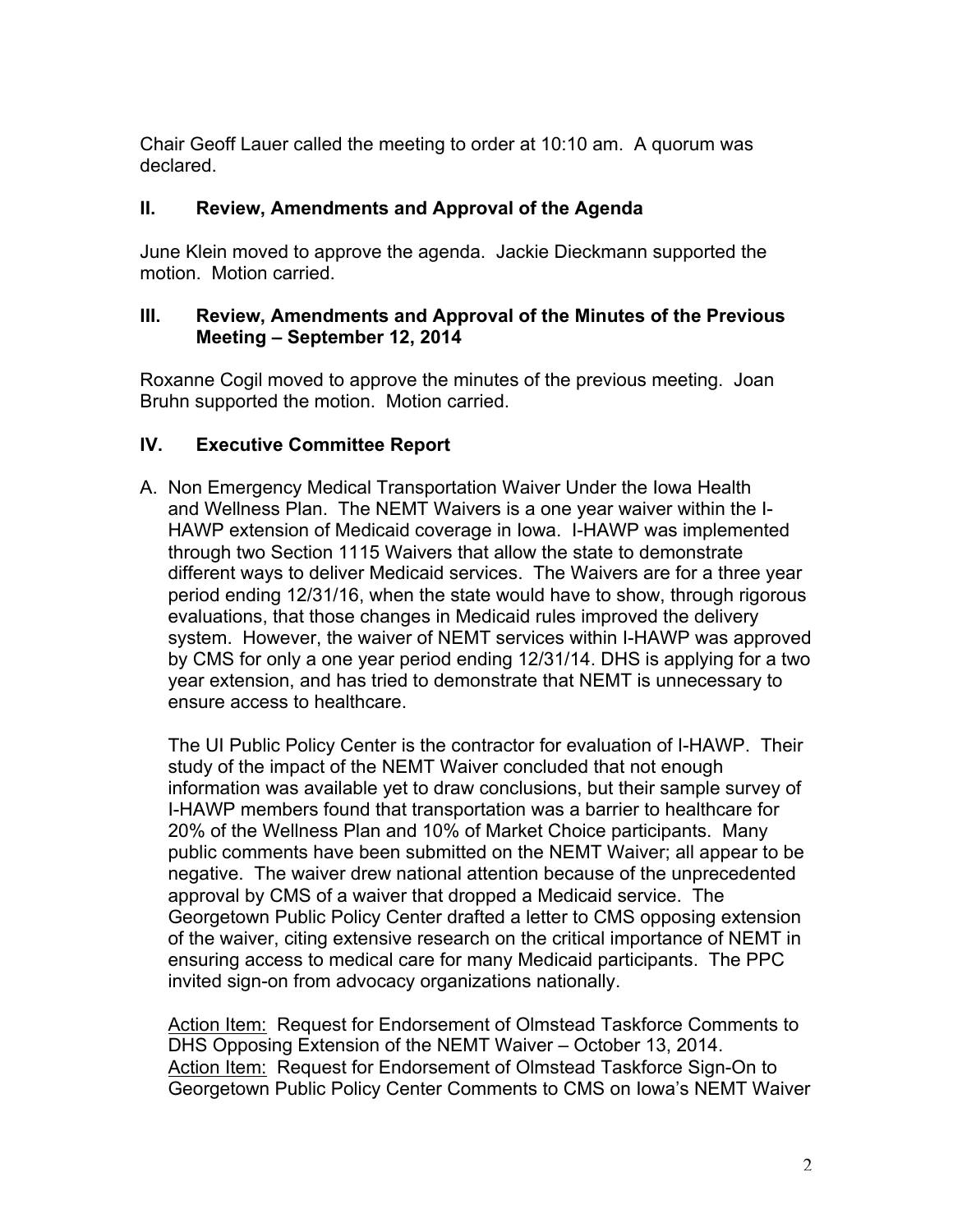– October 23, 2014. Liz O'Hara noted that the Taskforce had directed the Executive Committee to submit comments opposing the NEMT Waiver both to DHS and to the U.S. Department of Health and Human Services. Because the Georgetown PPC letter became such a prominent statement nationally, and included all the important arguments against extension, the Executive Committee authorized Taskforce endorsement of the letter in lieu of a separate one to CMS. Moved by Joan Bruhn and supported by Kathleen O'Leary to endorse both the Taskforce comments to DHS and the Taskforce sign-on to the Georgetown Public Policy Center, opposing extension of the NEMT Waiver under I-HAWP. Motion carried.

B. EDA Five Year Consolidated Plan for Housing and Community Development. The final draft of the Plan shows that the Economic Development Authority has tried to respond to Taskforce concerns, expressed during the stakeholder input period, that the EDA has not focused enough on the needs of Iowans with disabilities in its plans for the allocation of Community Development Block Grant (CDBG) funds and the housing resources at its disposal. The draft Plan to be submitted to the U.S. Department of Housing and Urban Development specifically mentioned the use of CDBG funds to support job training for people with disabilities, as well as improvements in housing accessibility. The comments authorized by the Taskforce Executive Committee for submission prior to the deadline for comments (10/28/14) urge the EDA to continue to work with other state agencies to ensure a coherent response to *Olmstead*; the draft continues to reflect lack of understanding of institutional bias in residential services for Iowans with disabilities.

Action Item: Request for Endorsement of OCTF Comments to EDA on Five Year Consolidated Plan for Housing and Community Development – October 28, 2014. Ann Gallagher moved to endorse the Taskforce comments to EDA on the Five Year Consolidated Plan. Jenn Wolff supported the motion. Motion carried.

C. Employment Services Redesign. Ashlea Lantz stated that the Executive Committee had been made aware of the need to communicate with MHDS Administrator Rick Shults and Acting IME Director Julie Lovelady about the urgent need to sustain forward momentum in the on-going work to retool Iowa's employment services system to promote integrated employment options. A great deal of work has been accomplished by state agencies working together with a variety of stakeholders, but progress has recently slowed.

Action Item: Request for Endorsement of OCTF Letter to DHS – IME and DHS – MHDS Urging Progress on Employment Service System Redesign – October 15, 2014. Roxanne Cogil moved to endorse the Taskforce letter to MHDS Administrator Rick Shults and Acting IME Director Julie Lovelady urging progress on employment service system redesign. June Klein supported the motion. Motion carried. Geoff noted that he had received a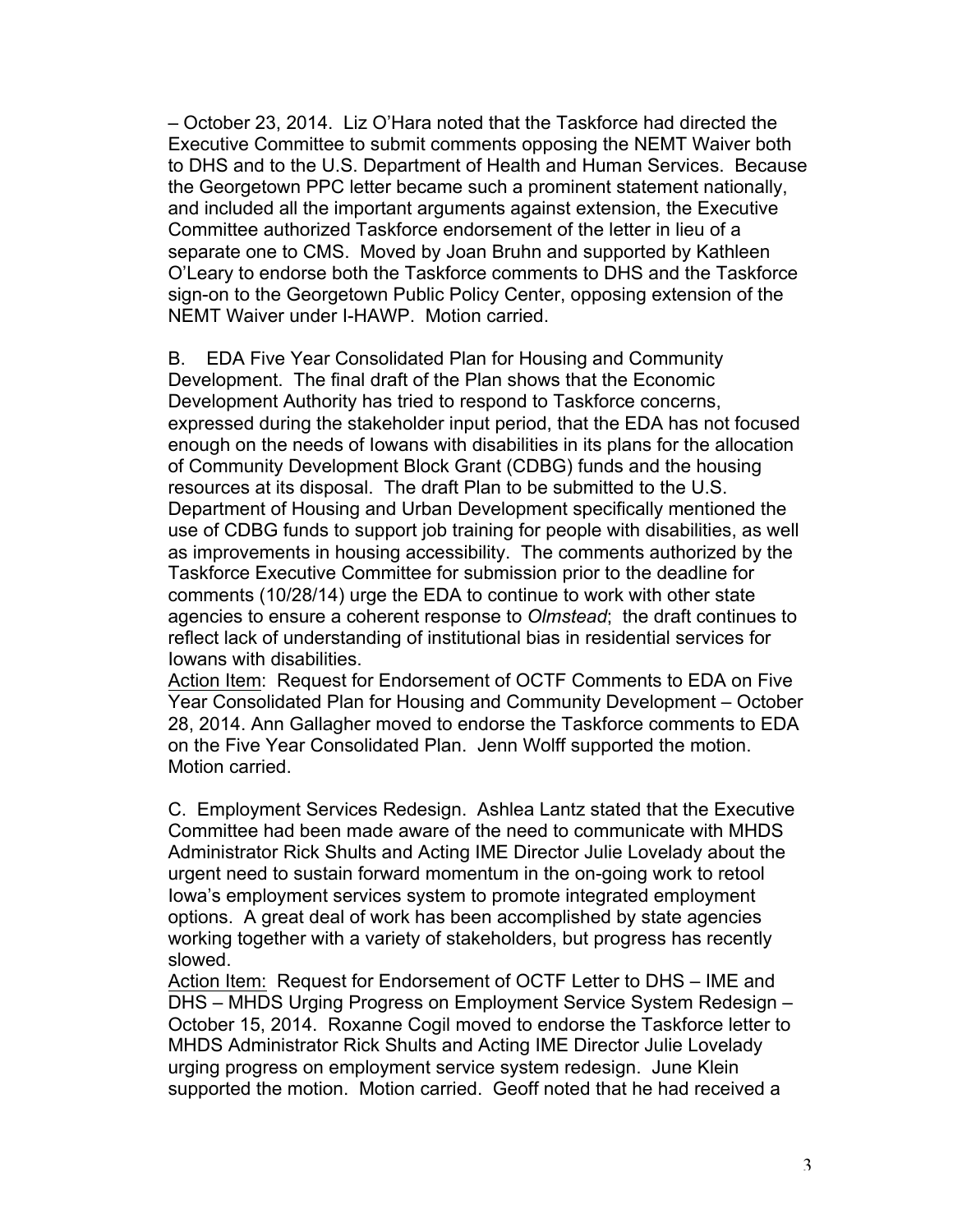response to the letter from DHS, and that he was referring it to the Employment Committee for review. The response indicated some of the work that remains to be done to achieve the desired systemic changes. Geoff noted that due to the good work of its committees, the Taskforce is being heard on a range of issues.

D. Olmstead Website: Disposition of Comments Posted by Visitors. Liz reported that updates to the Olmstead Taskforce website are underway. CDD has contracted with Meredith Field, who now has administrative rights, and who discovered that a visitor to the website posted a comment under the "Leave a Reply" box on the Medicaid Waiver page. How to handle such comments was never discussed, and the Chair is authorized to provide personal responses, as appropriate, for now. However, Liz said that she would appreciate having a small group provide advice and suggestions on how to strengthen the website, citing earlier suggestions that the website might provide more links to information on on-going issues. Jackie Dieckmann suggested one such link might be to the No Wrong Door system once it is operational. Joe Sample of the Iowa Department on Aging stated that the current LifeLongLinks website, which is linked to three information and referral services (aging, disability and Iowa's 2-1-1 systems) is currently being revamped. Jackie, Kathleen O'Leary and Carrie England agreed to meet with CDD to discuss the website.

E. Taskforce 2015 Meeting Dates. Geoff noted that a list of 2015 meeting dates had been distributed so that Taskforce members and interested parties could get the dates on calendars.

F. Status of Olmstead Plan. Geoff cited the U.S. Supreme Court's decision under *Olmstead*, that people have a right to receive services in the most integrated setting appropriate to their individual needs, and commented that few decisions are so frequently misunderstood. He said that people with disabilities need to be aware of what is contained in the decision, and that the Taskforce should return to interpretation over and over. For example, the Court did not order closure of institutions. Especially now with the Department of Justice enforcement action in Rhode Island, people are wondering if sheltered workshops are illegal. Geoff said that a Linn County Supervisor had written Senator Grassley about the possibility of getting an "exception" to *Olmstead* which would allow the county's sheltered workshop to continue operations. Senator Grassley forwarded the inquiry to the DOJ; the department's response is not yet known. In the meantime the prospect of closing the workshop is creating fear among its clients and their families.

*Olmstead* poses many challenges, and Geoff said that the Taskforce needs to take the time for "thorny discussions" of what it means for consumers. Jackie Dieckmann said that she sees a need to discuss sheltered workshops, which she feels can be very appropriate for some people with high anxiety disorders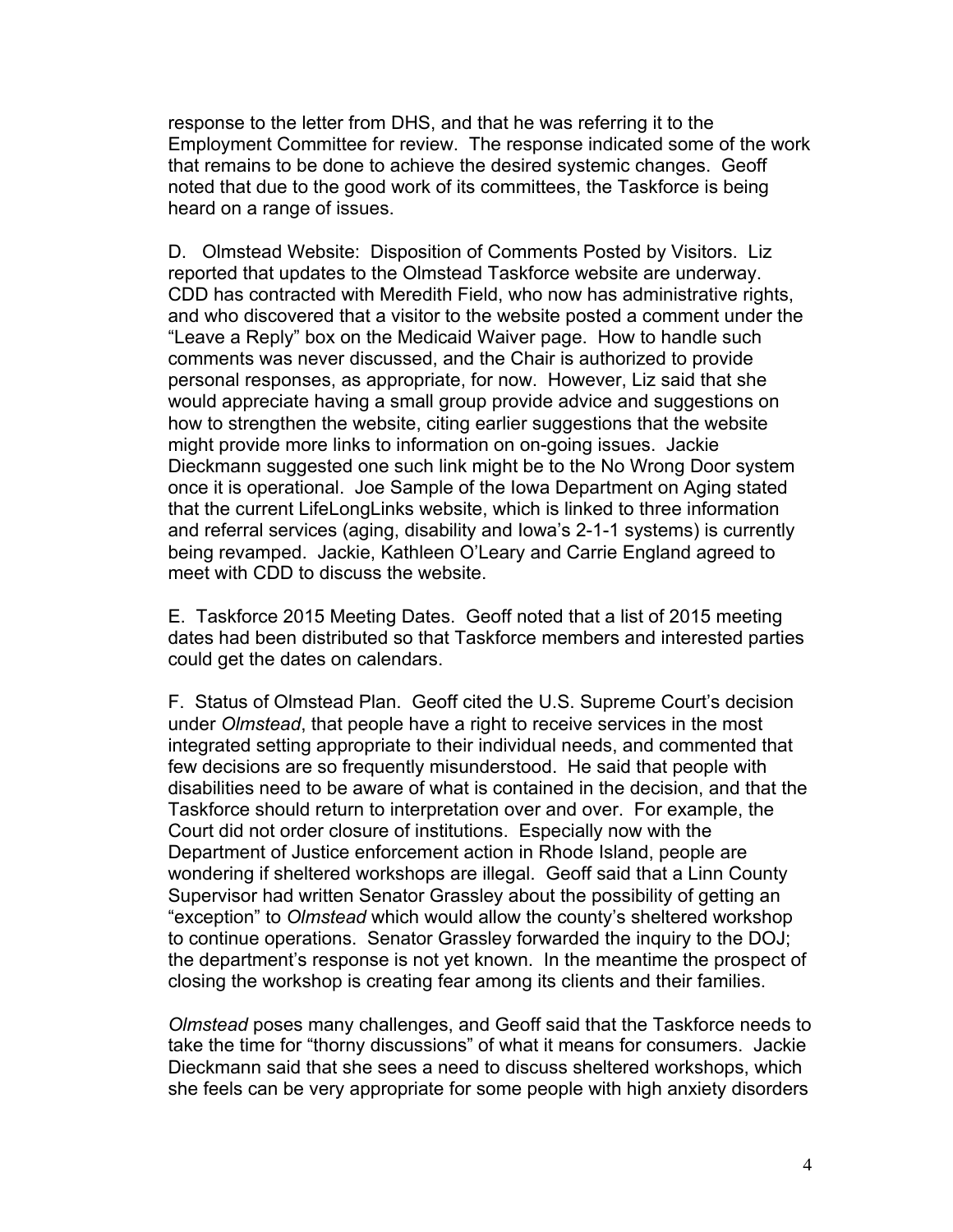or psychoses. The workshop can be a safe place, offering people a sense of community. She expressed awareness that workshops are not appropriate for everyone, however. Jackie also felt that supportive housing, where larger clusters of people live together with services, can serve the same purpose. She cited the example of her son, whom she wants to live in the community but who can frighten people with his behavior. It is a comfort to her when providers understand her son's condition. Joan Bruhn commented that some people can benefit from sheltered workshops but some people receive such services because they can't find employment in the community. She has seen the importance of appropriate responses to people with mental illness in the community—by a bus driver, for example, who thus provides a powerful example to onlookers.

Geoff interpreted the DOJ's action in Rhode Island to mean that sheltered workshops may be permissible for people who make that fully informed choice, but that states may not rely on that service model excessively. He does not see *Olmstead* as an "A, not B" proposition. Jenn Wolff said she views the issue as a need for a continuum of choice. There is little available for hard-to-serve people with mental illness, who are then marginalized by the system. Geoff said that *Olmstead* cannot be used as justification for putting such individuals in inappropriate settings such as homeless shelters, using the excuse that nothing else is available. Sufficient funding must be made available to provide meaningful options. Jackie said that she is aware of instances in Iowa where acute care patients were in fact discharged to homeless shelters. Geoff said that a letter to the state, or collaboration with Disability Rights Iowa, might be an appropriate response to these situations. Karen Hyatt-Smith said that DHS gets calls about such situation.

Ashlea Lantz said it bears repeating that Employment First work in Iowa is not about closing sheltered workshops, but about creating more choices. Currently 80% of employment service funding is being spent on facility-based services, which means that in many areas there is no other choice. She cited the case of her sister, who has a disability and who was presented with only one option upon her graduation. June Klein said that everyone needs help with something, and that supports should be individualized to keep people in the least restrictive environment. We should be thinking outside the box, and talking about this with all the people in our lives, rather than thinking of people with disabilities as less than full members of our community.

Jane Hudson commented that the *Olmstead* decision should not be misinterpreted. It is an integration mandate: people are to be part of their communities. The idea of "choice" is not part of *Olmstead*, only what treating professionals determine that people need. Len Sandler stated that the *Olmstead* decision and the principles derived from it need to be distinguished from Medicaid and CMS regulations; compliance with one is not necessarily compliance with the other. The new CMS regulations do not focus on the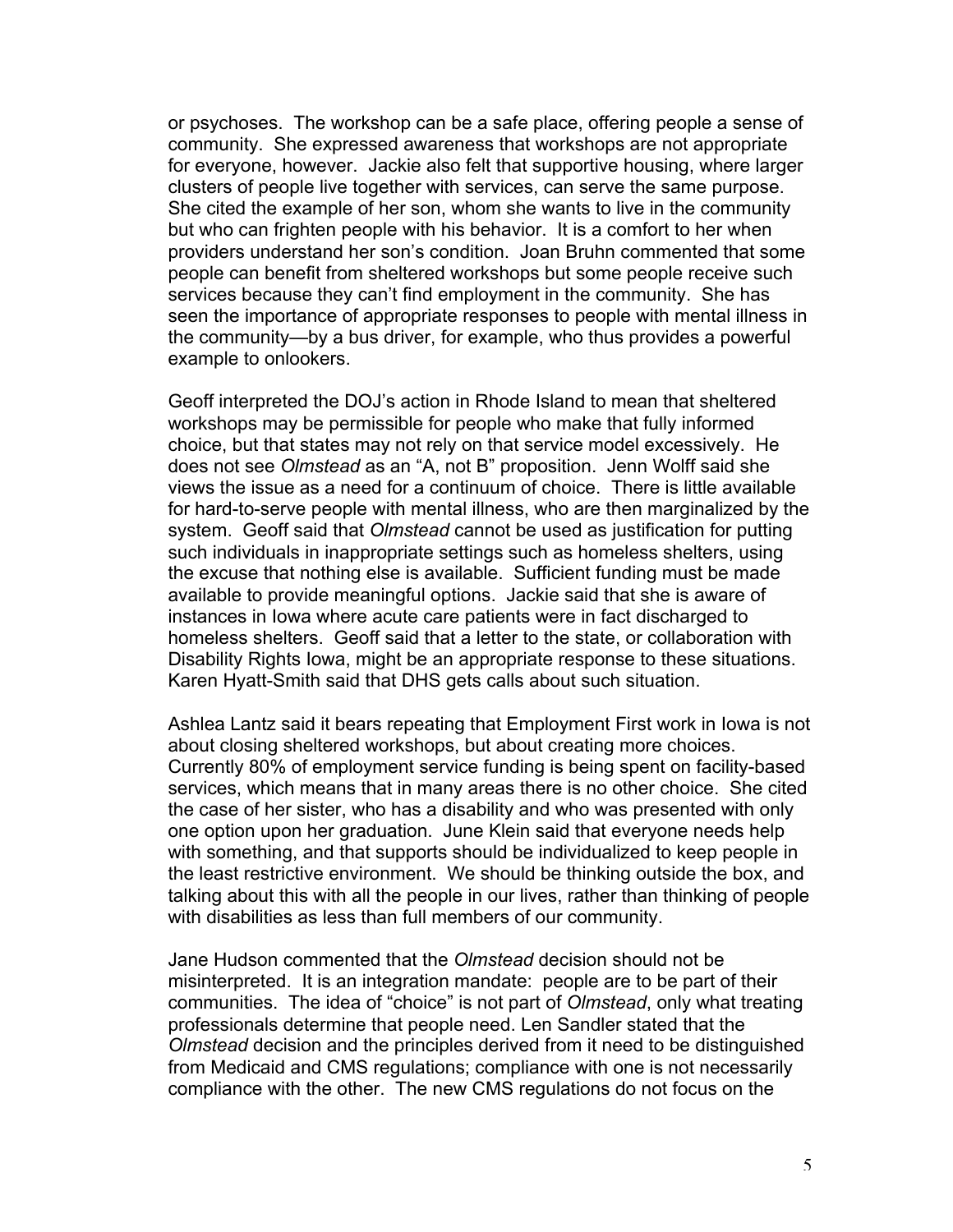number of beds in a residential setting but on how the program in that setting is run. Medicaid funds can't be used to pay for services in a highly regimented setting. The question is what Medicaid funds can pay for; other non-waiver funds might well be used for those services. Len has a chart contrasting Medicaid regulations, *Olmstead* principles and best practices.

Bob Bacon stated that he visited with someone who was instrumental in bringing suit in Rhode Island, and the individual described unintended consequences from the settlement. Sheltered workshop operators gave up their Section 14(c) certificates allowing them to pay sub-minimum wage, and now their clients are at home during the day, or in day habilitation. The Transition Institute which was set up to provide technical assistance to providers wishing to develop supported employment services has been under funded. Bob concluded that we need to keep building provider capacity. Ann Gallagher stated that Magellan's new reimbursement methodology for behavioral services will also ultimately keep people at home or in day habilitation.

Geoff stated that the discussion had been helpful, and that the Taskforce needs to be prepared to provide a vigorous response when new policy or practice has unintended consequences.

# **V. Nominations Committee Report**

Jenn Wolff reported that recruitment of new members was underway. The application form and cover letter with instruction have been revised to help the committee get more precise information about people's backgrounds. Ann Gallagher recommended a strong effort to recruit veterans, Roxanne Cogil encouraged a focus on rural areas, and Kathleen O'Leary on individuals with advocacy experience.

# **VI. Employment Committee**

Ashlea Lantz expressed appreciation to the Employment and Executive Committees in their quick action in sending the letter to the MHDS Administrator and the Acting IME Director. She discussed the role for the committee in educating stakeholders, including the creation of a fact sheet or possibly a webinar. The fact sheet would be a way to develop consistent language about what Employment First means to Iowa in order to minimize confusion. She discussed the idea with the Iowa Coalition for Integrated Employment, and received a favorable response. She will take the same message to an upcoming meeting of the Employment First Leadership State Mentor Project.

#### **VII. MHDS Redesign Committee**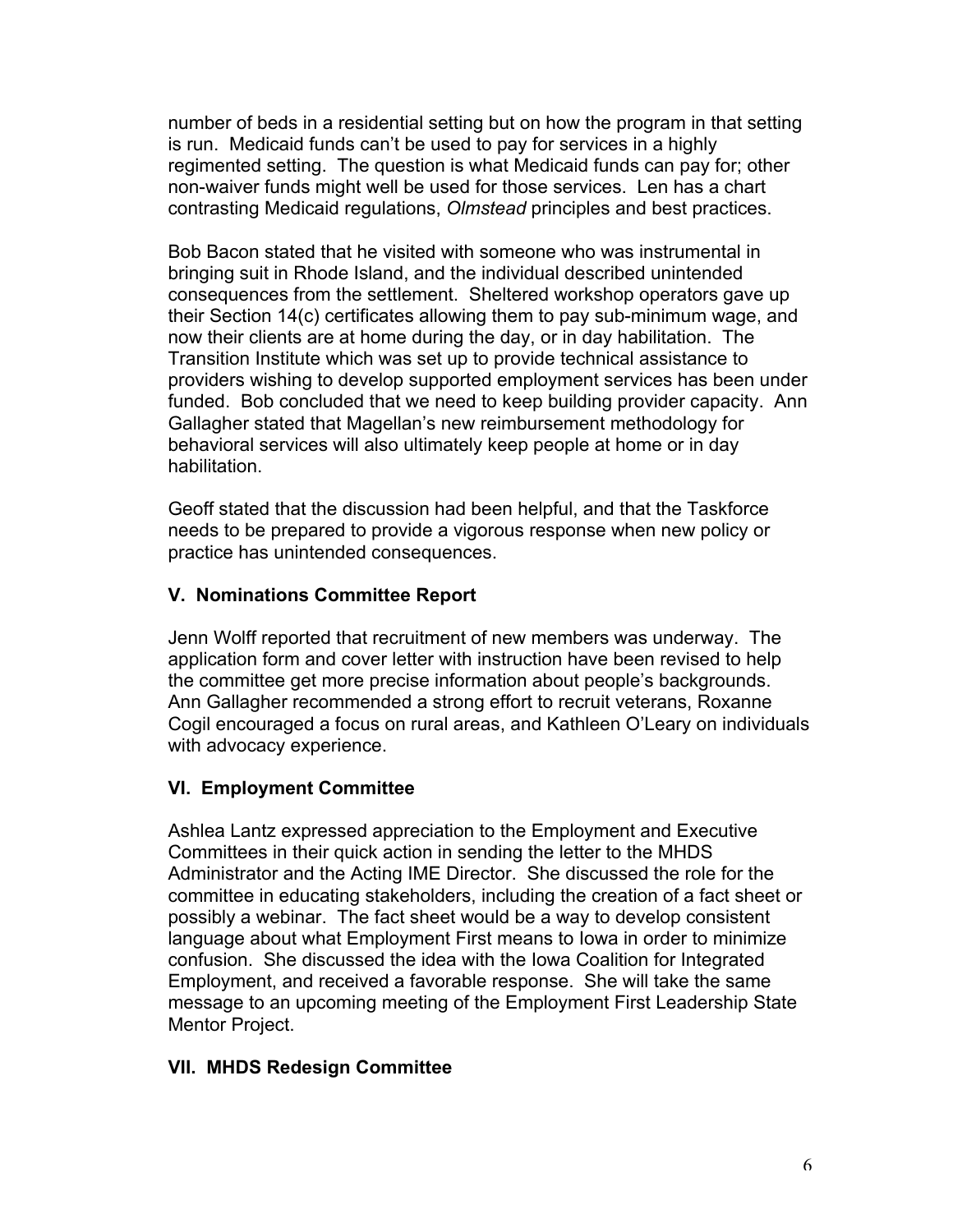June Klein reported that the committee had met in September to discuss children's mental health issues. Tammy Nyden, who leads the NAMI Children's Mental Health Committee, is working on a survey to learn more about the gaps in children's services. The committees are also continuing to look at the Integrated Health Home (IHH) initiative and wraparound services to see how well they are accomplishing their objectives.

June's survey regarding IHH received 320 responses from 27 counties. Over half the responses were from professionals in the adult service system. The level of respondent satisfaction with IHH ranged across the board. About a third of respondents cited positive experiences and about half shared stories of negative experiences. This was also true across the MHDS regions. June will provide the Taskforce with survey results. Geoff commented that the IHH rollout seems to have been a difficult transition for some people, and that the Redesign Committee survey could serve as a baseline for follow-up surveys. June said that Magellan staff mentioned using the survey for that purpose. Jackie Dieckmann said her impression is that the rollout got off to a slow start, but that the situation is improving. June agreed that problems may have just resulted from implementation issues, especially since the MHDS regions were also getting started.

### **VI. DHS - MHDS/Redesign Update**

MHDS Division Administrator Rick Shults provided the update. Regarding Taskforce concerns about the Medicaid "clawback," or the savings to counties due to new Medicaid coverage for mental health and disability services that must be returned to the state, he said he had spoken the previous day to county supervisors. Determining the amount of savings to counties, now that Medicaid pays for services previously covered by local revenues, has been the focus of a great deal of work. MHDS and the regions have discussed which specific services, to those most likely to benefit from coverage under the Iowa Health and Wellness Plan, are to be included in the development of the baseline, and Rick felt that people are satisfied with the consensus decision.

The expectation of the Legislature was that the savings to counties due to the I-HAWP would be identified, captured and used for a variety of purposes. The rules for the process were based on legislative language. The counties' charts of accounts recording local expenditures were reviewed for specific population groups, for the first half of FY 2014 and compared to the identical line items for the second six months, to determine the amount by which spending had been reduced. The counties, assisted by the Iowa State Association of Counties (ISAC), prepared reports to DHS by the 10/15/14 deadline. The difference was \$10.1 million for the six month period.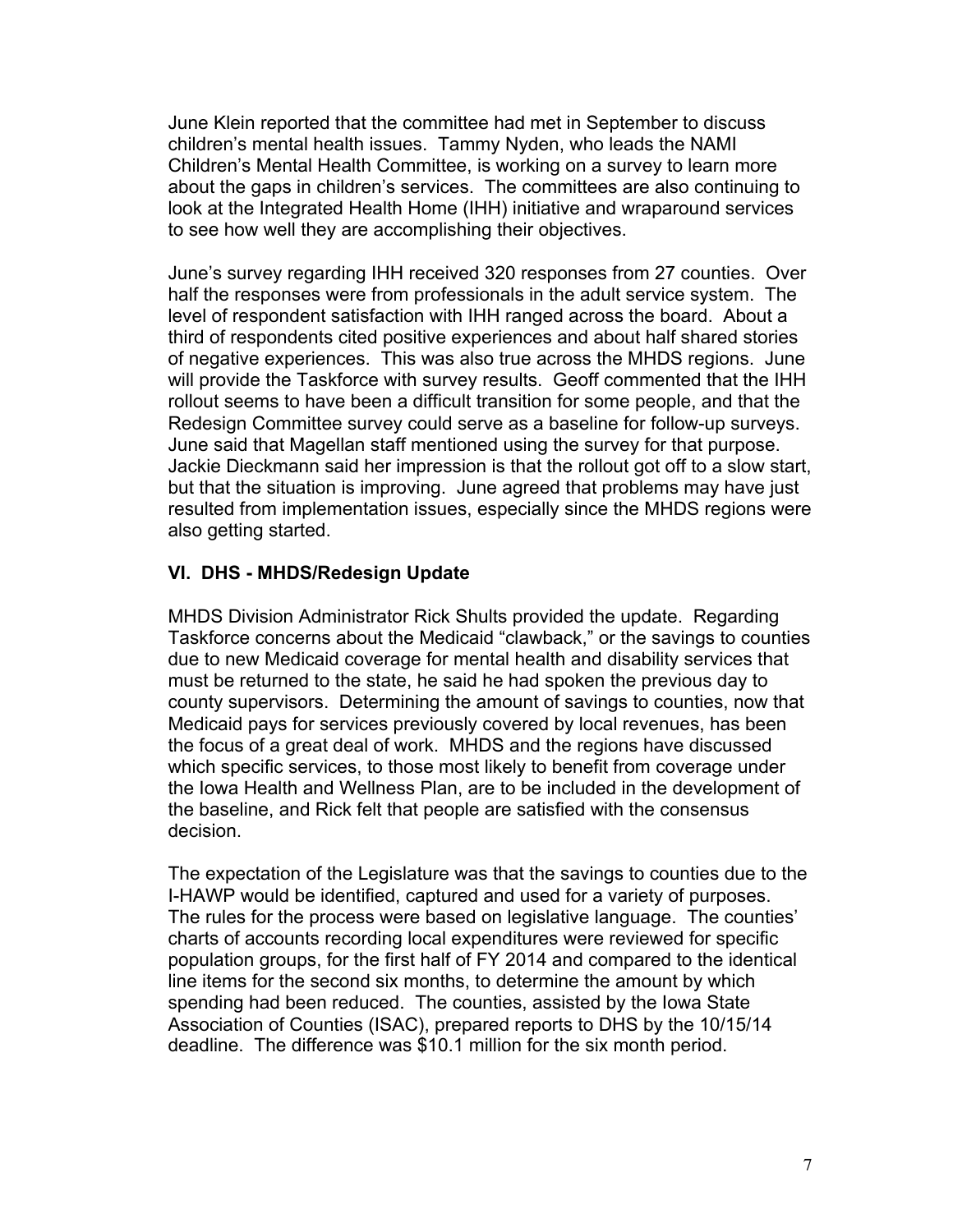Rick stated that I-HAWP now has an enrollment of 110,000. In an average month, 82,000 people receive behavioral health services, an indication that I-HAWP is working very well.

The regions can keep the savings for the second half of FY 2014. To develop the estimate of annual savings for FY 2015, the \$10.1 million would be multiplied by two. Of the \$20.3 million, the legislation states that 20% (\$4 million) is to be retained by the regions. Disposition of the remainder depends on whether a given county has received equalization funds to bring the revenues available for services up to the level of \$47.28 per capita. This year 55 counties received equalization funds. They will return the amount of those state payments by January  $1<sup>st</sup>$  to a state fund, from which the Legislature will make appropriations next year for mental health and disability services. DHS has made recommendations for the use of those funds: first, to ensure that all regions are providing core services to people with mental illness and intellectual disabilities (although Rick does not believe that any region is having problems fulfilling this obligation); and second, to support the regions' development of comprehensive crisis services and services for people who are justice-involved. These are core plus services. Finally, of the \$20.2 million, about \$6 million will be used to reduce the levy rates of the 50 counties which have traditionally levied in excess of the \$47.28 per capita cap. Counties would identify the dollar amount in excess and work backwards to calculate the reduction in their levy rates. Reduction in rates is mandatory.

Roxanne Cogil asked about the prospects for services to people with developmental disabilities; Rick said a number of regions are already serving this population. Roxanne asked about the prospects for core plus services. Rick said he has the preliminary budget documents from the regions, which he will share with the Taskforce, showing what services are included in their budgets, including core plus services. The document is also on the ISAC website. He said the regions are working very hard on core, crisis and justice-involved services. Jackie Dieckmann asked if the regions will be looking for input on core plus services. Rick affirmed this and suggested she find out when her governance board was meeting. Geoff asked what happens if counties do not spend all their money by the end of the fiscal year. Rick responded that there is an expectation that no county will have a fund balance in excess of 25% of its budget. If it does, it needs to develop a plan to deal with it. The money doesn't default to the Treasury, however. The intent of the Legislature is to stabilize funding for the system, although lowering taxes was also an important feature of the new system to many lawmakers. The 25% cap was set to allow counties to maintain the necessary cash flow, including during the first three months of the fiscal year before tax revenues come in.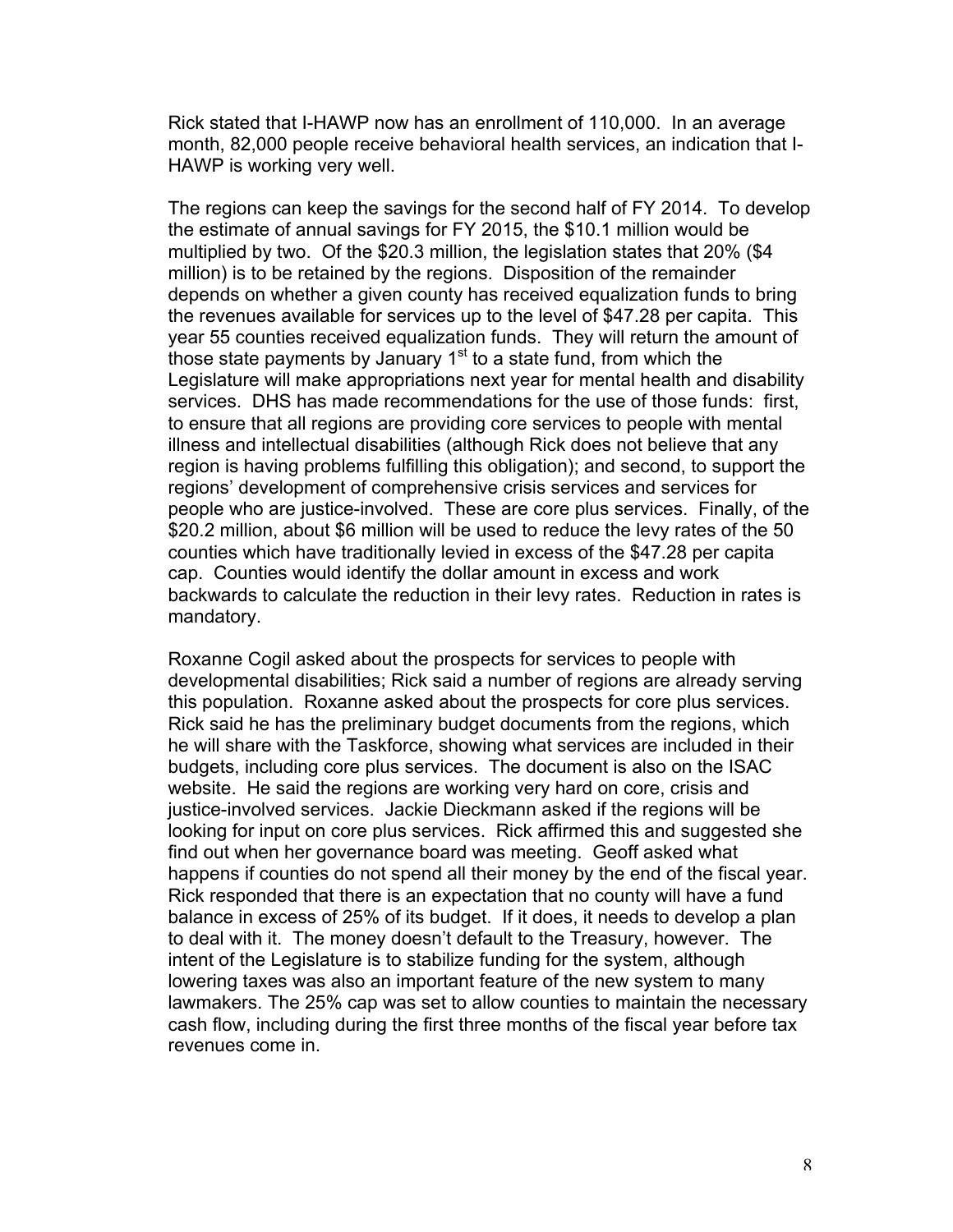Rick acknowledged that there is no equalization funding, but that it was time to look at the regions' needs. Teresa Bomhoff stated that she hopes DHS does not back off from this obligation, as this was the rationale for establishment of the across-the-board per capita funding calculation. If equalization funds are unavailable, sustainability becomes a major issue.

Geoff asked about the status of the data reporting and outcomes development efforts. Rick acknowledged that the department had not made as much progress as originally intended. DHS expects to get analysis of claims data completed this year. The next step will be to reach out to groups of consumers for input. The department currently lacks the personnel needed for this task. Bob Bacon added that he has just been notified by the University of Iowa that CDD can begin the interview process (with MHDS) for the quality assurance analyst who is to work on outcomes.

Rick closed by saying that in general the regions are doing well, and he asked Taskforce members to participate in the meetings of their governance groups. The governance bodies are bringing in national experts to assist in development of evidence-based practices. Geoff said that he and other Taskforce members are cautiously optimistic.

### **IX. DHS – IME Update**

Deb Johnson, Bureau Chief of Long Term Care, provided the update.

Five Year Transition Plan – HCBS Integrated Settings. Deb provided a brief background on the new CMS rule defining community settings for purposes of Medicaid eligibility under the HCBS Waivers. The rules do not focus on physical characteristics, such as the number of beds, but rather on the consumer's experience of independence, choice and community participation. Deb said the rule evokes the original purpose of the waivers. Iowa has been working on adherence to these principles for some time, and is a little ahead of other states, though much remains to be done. States must come into compliance with the rule by March, 2019. This may seem like a long time, but the effort involves a change in culture.

Len Sandler commented that it is hard to understand the technical language in the Transition Plan. The Technical Assistance Center has a very simple five-page paper that explains the rule and provides a lot of information.

The ID Waiver is in the process of renewal; application was submitted on July 1<sup>st</sup>. IME had to have a preliminary transition plan in place 90 days in advance, very soon after the rule itself was published. Stakeholder engagement is required in the renewal process, and IME will be holding more forums in November. IME would like to have essentially the same transition plan for all of Iowa's waivers. She urged to Taskforce to continue to make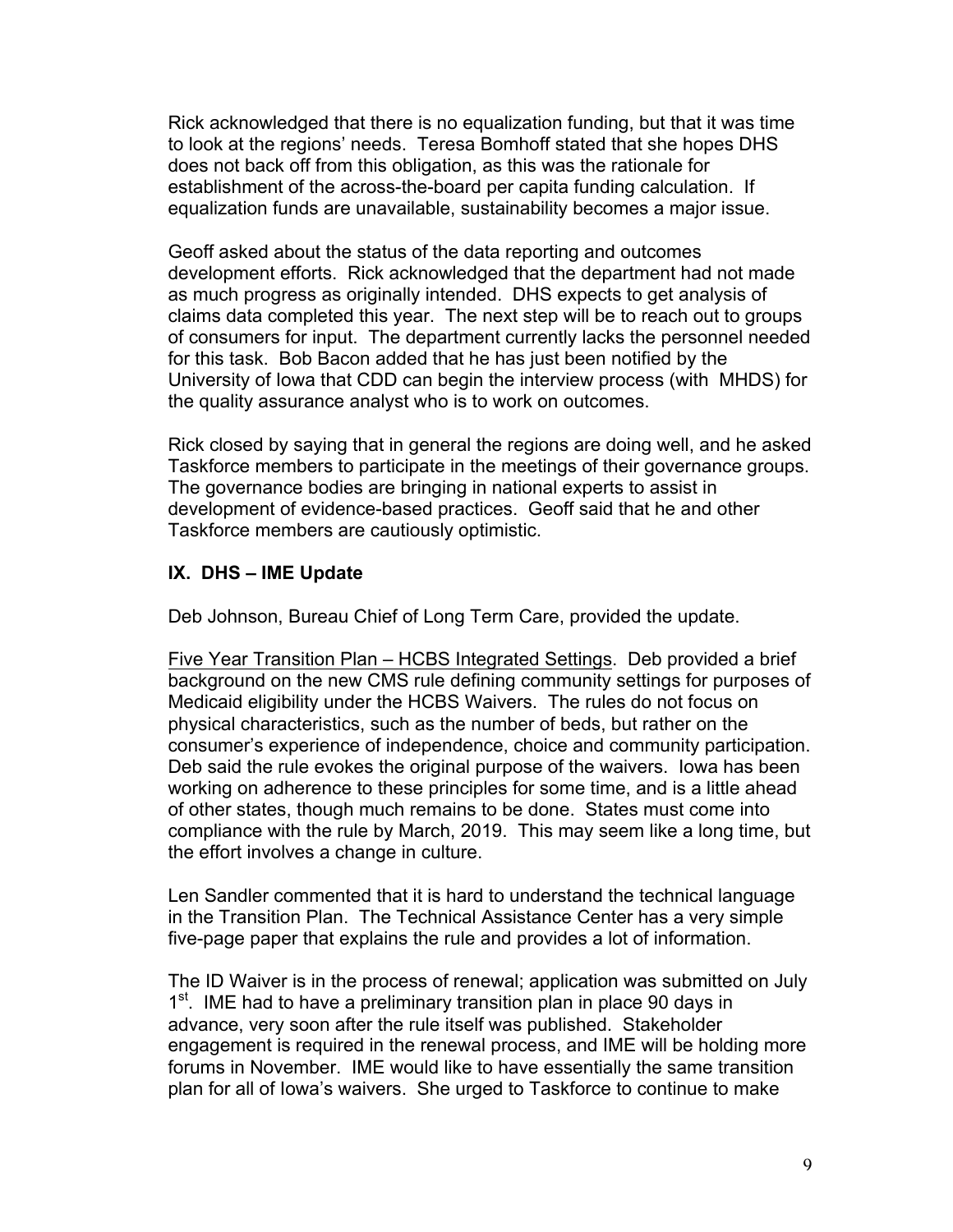comments, which can be submitted via email, at any time. The next waiver requiring renewal is the BI Waiver, which expired October  $1<sup>st</sup>$ .

Jane Hudson asked what the enforcement strategy was for providers not in compliance. Deb responded that that needs to be defined, but would likely involve the same procedures currently used, including putting the provider on probationary status, establishing sanctions, up to and including termination of their Medicaid certification. Jackie Dieckmann asked how long it would take to terminate a provider. Deb responded that this would depend on such factors as the number of consumers served by the provider and how hard it would be to transfer them to other providers. DHS has a crisis team to deal with such situations.

The HIV/AIDS Waiver expires in March 2015. It serves about 50 people.

Update on Waiver Waiting Lists. Regarding the \$6 million appropriation to reduce waiver waiting lists in FY 2015, Deb noted that it is usually difficult to get the entire appropriation spent in one year. For each waiver, IME looks to the individual who has been on the waiting list the longest. IME has found that only about half of applicants contacted end up eligible for a slot, for a variety of reasons. Geoff asked what happens to unspent appropriations at the end of the fiscal year. Deb replied that they become part of the DHS general budget. Rick Shults commented that there is generally no problem getting the money spent. Deb said that a separate issue from the waiting list is the rising cost of ID Waiver services, which have increased 13%.

There was some temporary confusion about DHS's waiver waiting list website, and staff was asked to send the correct link to Taskforce members. Paula suggested that people on the waiting lists may not understand the significance of their place on the list, and that DHS might provide a clearer explanation of how they are progressing through the lists on the website. Teresa Bomhoff asked if there would be a report at the end of the year on the number of people on the waiting list who had begun to receive services. Deb said that there would be, but that it was not likely to show as much progress as people would like. She will send the report to CDD to distribute to Taskforce members. She explained that the process can move slowly due to difficulties in locating people on the list, determining their continuing interest in and eligibility for the waiver, and locating a provider to serve them. Geoff said that a Legislative Study Committee could look at ways to speed the process.

Co-opportunity Withdrawal from I-HAWP. Deb said that individuals who have been covered by Co-opportunity will now be seamlessly transitioned to other coverage. Teresa Bomhoff suggested that Co-opportunity customers have their options clearly explained to them, i.e., what is available under the Wellness Plan versus the Coventry Plan. Teresa believed that their clear choice would be the Wellness Plan.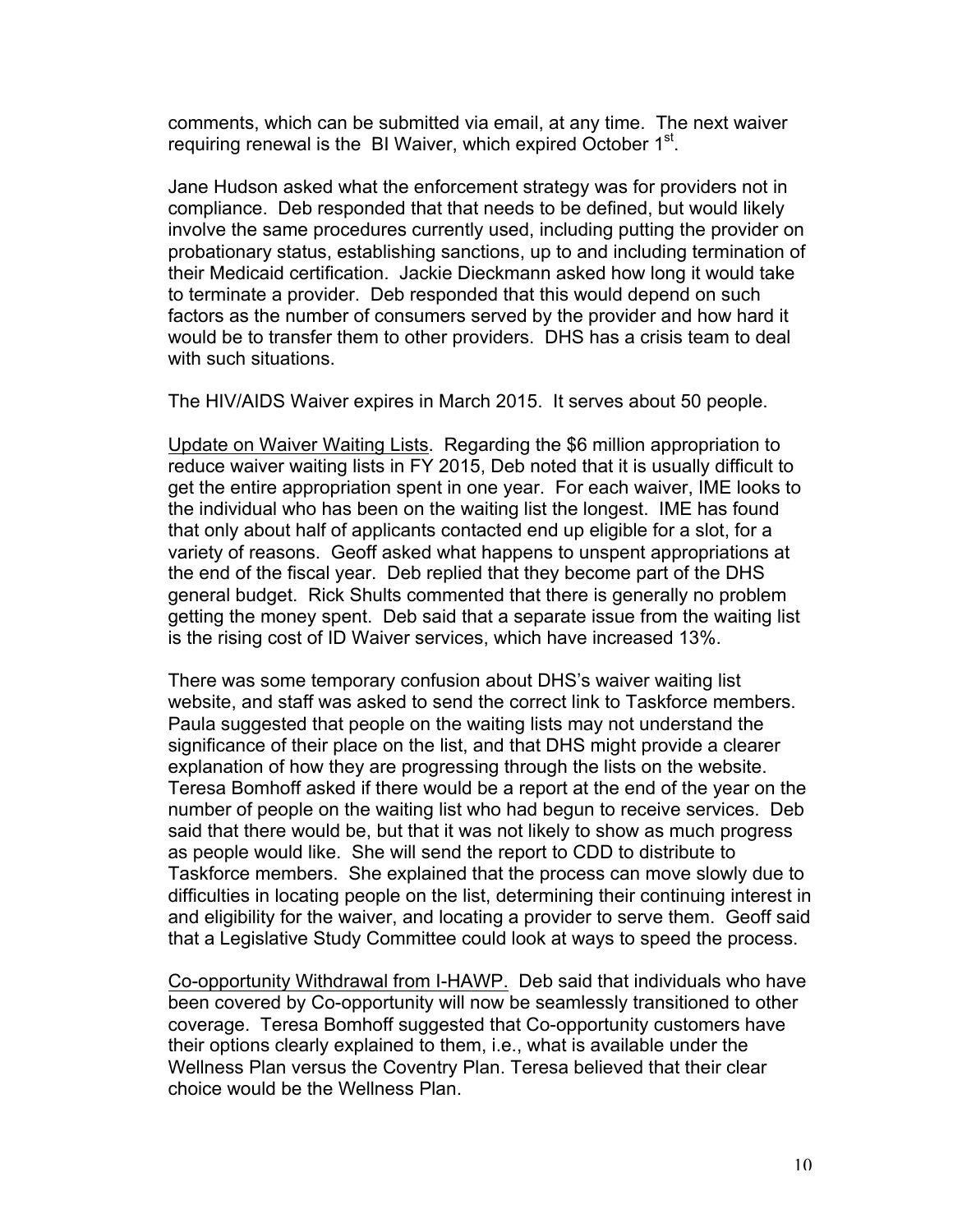### **X. Update on Employment Service System Redesign**

Linn Nibbelink (DHS – MHDS) and Tammie Amsbaugh (DHS – MHDS/CDD) provided a background and update on current work by state partners to promote integrated employment options for people with disabilities. Tammie stated that in 2009, CMS had issued guidance for states providing employment services under their Section 1915(c) Waivers. For the first time, the goals of those services were clarified: individualized employment in the community at or above minimum wage. Pre-vocational services were required to be time-limited, with a job as the intended outcome. Career exploration was added as an optional activity in day habilitation. Services were to be more individualized. States renewing waivers since 2009 have worked to align their services with the CMS guidance, although Tammie noted that states still have wide latitude within that guidance. Adding career exploration as a service is optional, for example, and states have latitude on time limits for pre-vocational services.

Tammie said that the Department of Justice has been working aggressively on compliance with *Olmstead* since 2009. In addition, CMS has just issued it rule on integrated settings for HCBS services, including employment. Under the Workforce Innovation and Opportunity Act (WIOA), there will be significant changes in vocational rehabilitation services, especially for youth in transition from school to work. WIOA begins to address the issue of Section 14(c) certificates allowing payment of subminimum wages. Before a young person can be referred into a subminimum wage job, he or she must have the opportunity for fully informed choice among other alternatives. WIOA rules will take effect in July 2016.

Tammie discussed the DOJ settlements with the State of Rhode Island and with Providence. There was an interim agreement in 2014 affecting school districts and some Providence providers, and there was an April 2014 consent decree with Rhode Island. The state did not try to contest the DOJ findings, that 80% of consumers were in segregated settings, often for longer than 15 years, and earning an average wage of \$2/hour. Rhode Island stopped providing funding for sheltered workshops, and under the decree set a goal of supported employment for all consumers, at or above minimum wage, at an average of 20 hours per week. In addition, the state was required to provide a total of 40 hours per week of employment supports plus meaningful daytime activities. The state Department of Education was required to adopt the Employment First policy of competitive employment in the community, at or above minimum wage, as the preferred and intended outcome of employment services. Services leading to employment would have to begin at age 14, to include outreach, benefits planning, and work experience. A total of 1250 youth were affected.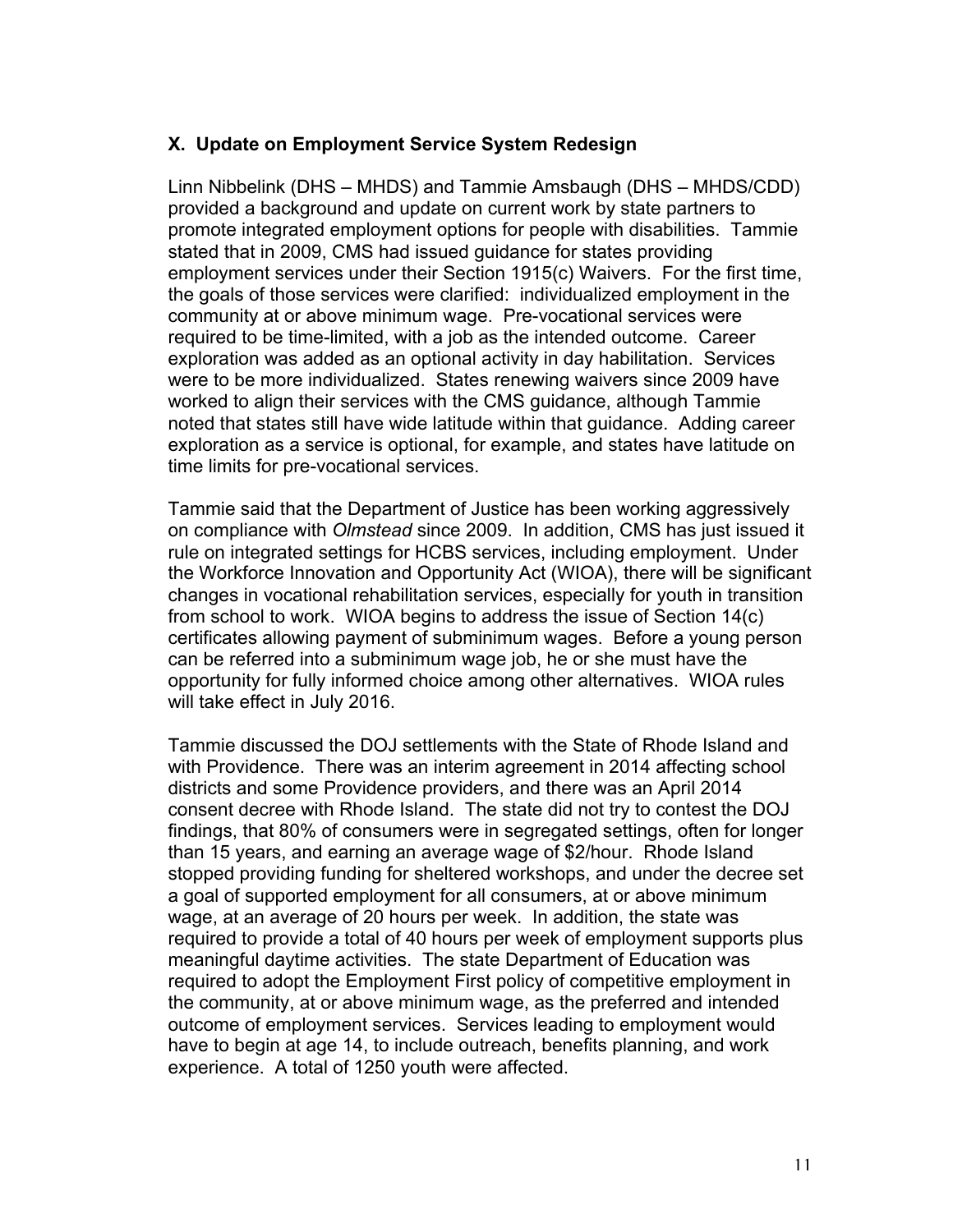A "Conversion Institute" was to be set up to provide training and technical assistance to sheltered workshop service providers in transitioning to a supported employment service model. An \$800,000 trust fund was to help with startup of the institute.

Lin Nibbelink said that Iowa is already taking some of these actions. She noted similarities in target populations between the two states. She said the purpose is not to close sheltered workshops but to create meaningful choices; if people have no knowledge or experience beyond workshops, they will naturally choose workshops for services. The vision of Iowa's Employment First initiative is that Iowans with disabilities will be employed at the same rate as people without disabilities. State partners envision a system that is individualized, person-centered and flexible over a person's life cycle. In order to achieve compliance with CMS guidance, Iowa needs to build provider capacity and create uniform expectations for provider qualifications

Teresa Bomhoff raised a concern about the shortage of certified employment specialists, who are required to pass a national exam. Lin said that 30 people sat for the exam at the recent APSE conference. The Iowa Association of Community Providers (IACP) is in charge of testing and certifying in Iowa.

Jane Hudson stated that by December 2015, Iowa Vocational Rehabilitation Services (IVRS) and DHS are to have an intergovernmental agreement in place governing their collaboration in the provision of employment services. She said that a taskforce had been set up to work on the components of the agreement, and asked what the taskforce's recommendations were. Rick said that they are still collecting feedback, in order to avoid unintended consequences. Lin added that there is a great deal of detailed work that has to be done, and that the Memorandum of Understanding will cover a broad range of issues. She said the input being collected is not best described as recommendations, but as material to inform the process. Rick said that the Legislature's increase of the IVRS Title I match was a major step forward, and will have a significant impact of people's ability to access employment.

Jackie Dieckmann commented that if the effort is to be successful, willing employers will be needed. Lin responded that the IVRS Employment First Leadership State Mentor Program funded by a Department of Labor grant serves the same function as Rhode Island's Conversion Institute, providing access to experts in the field to interested providers. The EFLSMP experts worked with fourteen providers who were able to place more than 400 people with disabilities in community employment. One third of these jobs were customized, based on the interests and abilities of the consumer and then on the needs of employers for those skills. These fourteen agencies accounted for 44% of pre-vocational service recipients in Iowa in 2013. The EFLSMP grant has just been renewed, and IVRS hopes to double the number of participating providers. Success requires provider staff who are good sales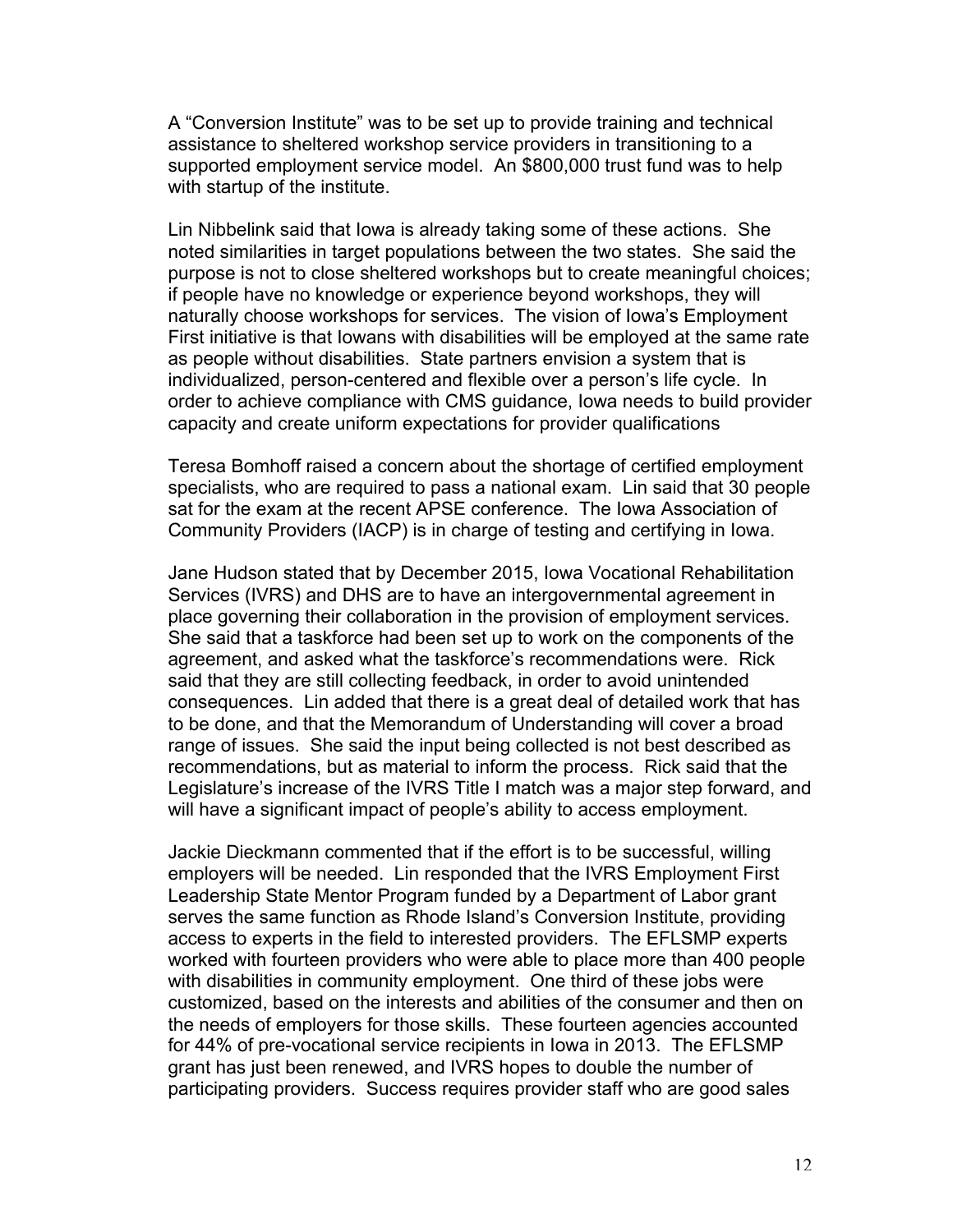people. Geoff asked how employers can be assured that these consumers have real skills, and that employers are not going to be asked to take on the job of providing long term supports. Lin responded that the partners are currently discussing uniform messages. The focus of employment service is no longer charity but finding ways to meet the needs of business. People with disabilities are loyal employees.

June Klein said that flexibility is important, i.e., if a job doesn't work out for someone they should not be stuck there for the rest of their lives. Lin agreed, saying that people tend to have many jobs over a lifetime. Paula Connolly said it is important to make sure that effective services are available statewide in case people have to move. Geoff asked how the kind of unintended consequences Rhode Island experienced could be avoided in Iowa. Bob Bacon responded that change has to happen over time; it can't be accomplished with the flick of a switch. Many providers at the table in Iowa provide both sheltered work and supported employment; some provide only sheltered work. The fact that the 14 providers who got 400+ people into jobs serve such a large percentage of Iowans with disabilities is significant; Bob believes we are at a tipping point with disability and employment. However, he noted that sheltered work providers are tired of being demonized for doing what the service system paid them to do, and a consensus statement should be developed that honors their work, acknowledges people's fears, and provides reassurance that the system can change in a win-win way.

# **XI. Strategic Priority Setting**

A. Survey Results: Report and Discussion. Taskforce members had been sent a preliminary ranking of legislative and policy issues, based on an electronic survey they had filled out. Liz stated that it was hard to determine top priorities because people's responses varied so widely. Once responses were weighted, however, assigning more points to an individual's first choice, and lesser to their second and third choices, there were clear favorites: expanding integrated employment; core services for people with BI and DD; funding for core and core plus services, Waiver appropriations; and expanding transition services to additional populations in nursing homes. Geoff asked members if there were additional priorities that they wanted considered, and the following were added to the list: use of MDS Section Q and PASRR data to identify people who want to transition from nursing homes; Non Emergency Medical Transportation (NEMT) services; building provider capacity; and creating affordable, safe community housing, such as Project Now housing pilots—one in each MHDS region.

Liz was directed to get the votes of those not able to attend the meeting in person, and to compile the results for review and final action in January.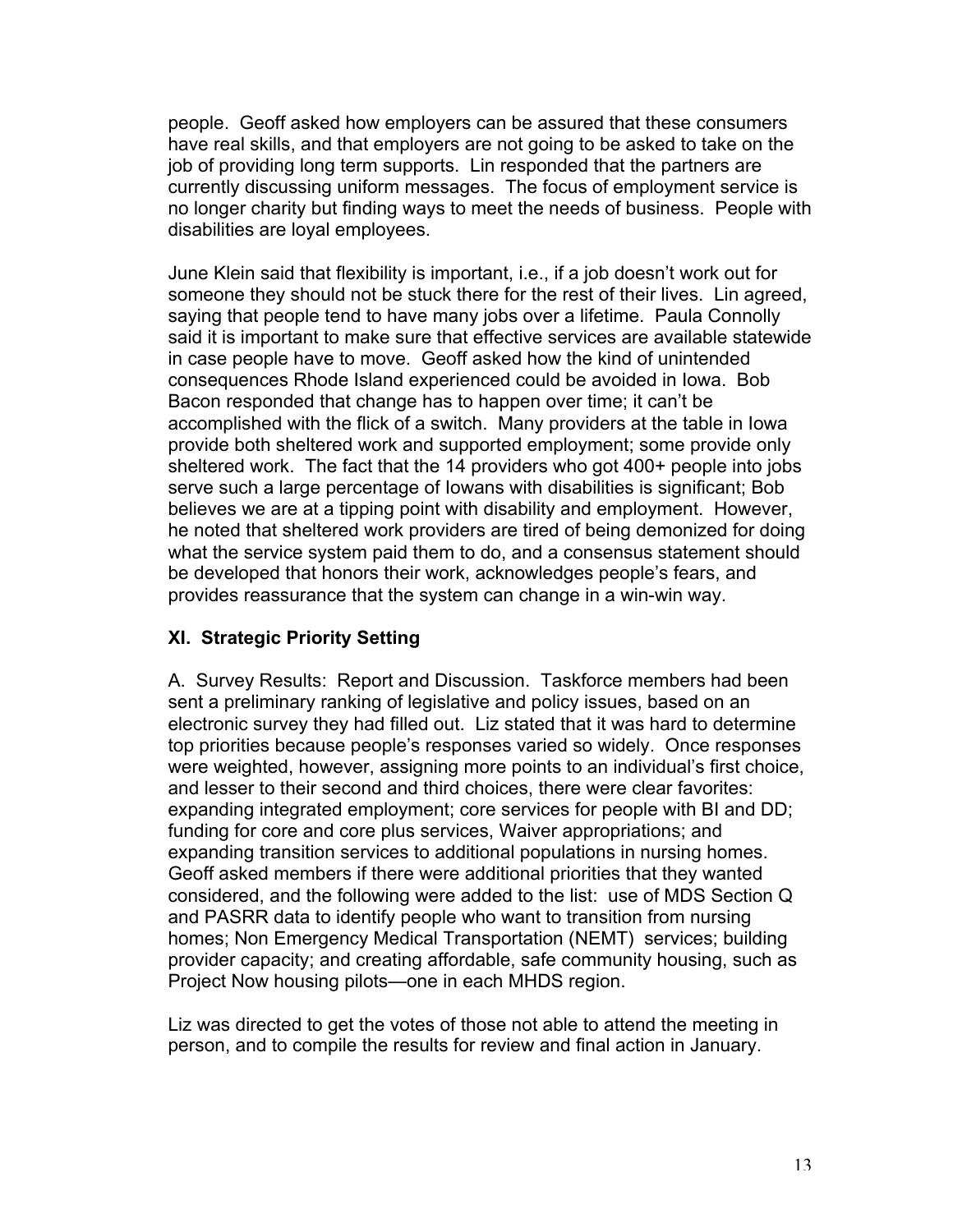B. OCTF Committees. All Taskforce members were encouraged to join at least one committee. In response to a question about the Transportation Committee, Geoff stated that Gary McDermott has been unable to spend time on Taskforce work due to health issues, but that he hoped to begin again to become involved in the next couple of weeks.

Geoff stated that the Executive Committee, which has handled major Medicaid issues in the past, now sees the need for a separate Taskforce Medicaid Committee because of the increasing urgency and complexity of the issues. The committee could be composed of both Taskforce and non-Taskforce members. Casey Westhoff is willing to serve on the committee and could be asked to take leadership. Paula Connolly will also serve. Frequent overlap with other committees is to be expected. Ashea Lantz, June Klein, Roxanne Cogil and Carrie England would also like to sit in.

Bob Bacon suggested the committee pay attention to the current and upcoming shortfall in the Medicaid budget--due in great part to declining federal match (FMAP) for Iowa. In 2004 Iowa received two federal Medicaid dollars for each state dollar spent; today it receives \$1.25, and a further decline of \$34.4 million is expected next year. Teresa Bomhoff pointed out that on a positive note, all expenditures on I-HAWP are covered by federal funds. Some people are proposing that a floor be negotiated with the federal government, to avoid a disastrous drop in revenues. Teresa said the problem was made worse by the Legislature's failure to fully fund Medicaid this year.

Geoff stated that advocates always hear there is no money for services, whether in good times or bad. He views it as a values question. The state has a surplus, and the MHDS regions also have funds to allocate. The Taskforce needs to use its visibility to draw attention to important issues.

# **XII. State Agency Reports**

Iowa Department on Aging (IDA). Joe Sample had no report.

Iowa Finance Authority (IFA). Terri Rosnke reported that she had served as IFA's representative to the Community Integration Committee developing recommendations for services to people with serious mental illness. The third and final meeting will be held shortly. It is possible that one recommendation with call for rent subsidies. Len Sandler asked if the committee discussed community housing; Terri responded that housing was discussed only at a high level. June Klein added that the major focus was on crisis services and services for justice-involved people. Regarding the Low Income Housing Tax Credit program, Terri said that 75 developers had attended a recent training and that Terri was given time to discuss the need to target the disability market. The FY 2015 LIHTC Qualified Allocation Plan has been finalized; there were no changes in the requirements related to *Olmstead*.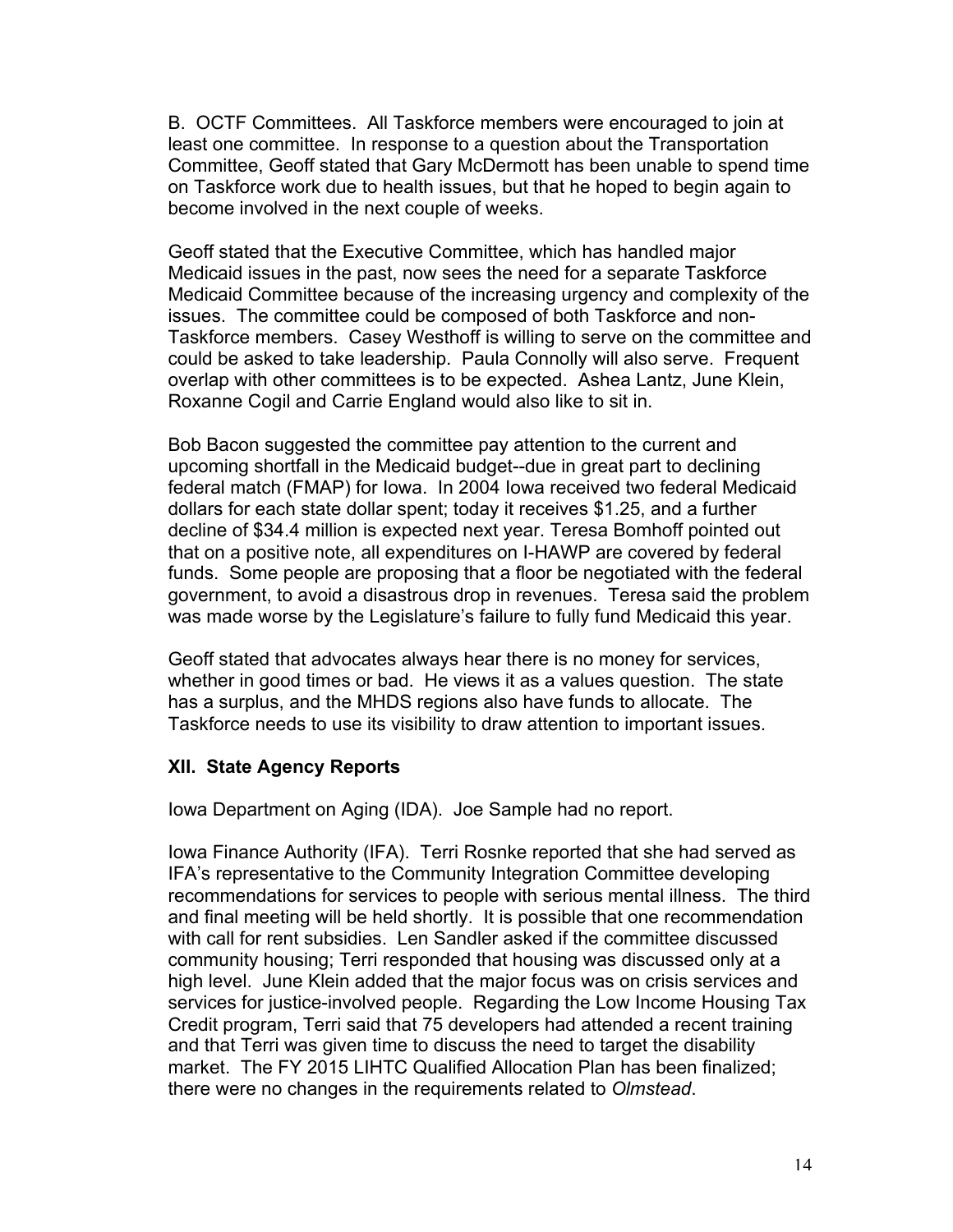Regarding the HCBS Waiver Rent Subsidy program, there are now 109 people on the waiting list, which has remained stable. There are upcoming trainings on the HousingIowa website; Terri will pass on information to Liz on dates and times. The site now lists 38,000 vacant units from 572 landlords.

Terri also reported that on November 3, a U.S. District Court vacated HUD's "Disparate Impact" rule, which held that practices which had discriminatory effects violate the Fair Housing Act, whether or not they are the result of intentional discrimination. The Supreme Court is scheduled to hear a separate disparate impact case involving the Texas Housing Finance Authority.

Department of Transportation. Kristin Haar said she had read Doug Sample's comment submitted with his strategic priorities survey, regarding people's inability to get cards to access para transit outside their communities, even when they are eligible. She asked CDD to get further information from Doug so she could follow up, since public education on the issue may be needed.

### **XIII. Taskforce Member Reports**

Paula Connolly asked when there would be a discussion of the need to update the Olmstead Plan. Geoff said the November agenda was too full to accommodate a discussion and it would be put on the January agenda. He said it may be time to have the Executive Committee write a letter to DHS about the need to update the Plan. Paula recommended talking to the Governor's Office.

Roxanne Cogil said she had not official update on the rules for prior authorization of medications by insurance companies, but that the prospects did not look good for a 72 hour limit. Insurance companies are holding firm in demanding a two week time limit. Teresa Bomhoff added that if the insurance plan is sold on the Health Insurance Exchange, the company must respond to urgent claims in 24 hours. She expressed concern about a forthcoming rule limiting plan members to one anti-psychotic drug at a time.

Jenn Wolff said that advocates hope to bring up the Complex Rehab Technology Act during the Congressional lame duck session. Geoff said the Executive Committee could send a letter to the Iowa delegation urging action.

#### **XIV. Public Comment**

None

# **XV. Adjournment**